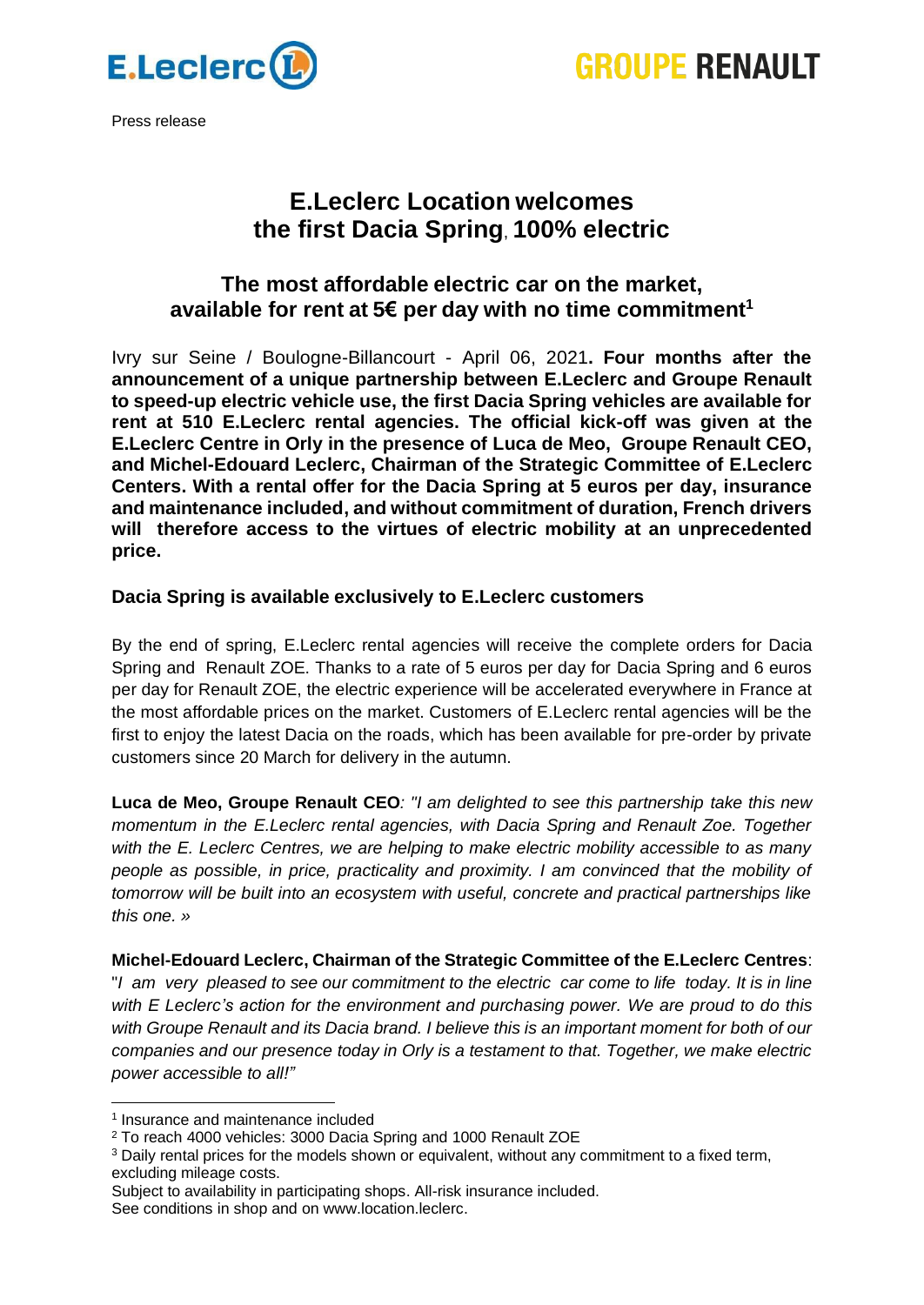

*Luca de Meo, Groupe Renault CEO and Michel-Edouard Leclerc, Chairman of the Strategic Committee of the E.Leclerc Centres*

### **For E.Leclerc, the continuation of a comprehensive plan for electric**

In 2010, E.Leclerc and Renault built a program for electric mobility based on offers and education: equipment of store car parks in charging facilities from 2011, purchase of Renault ZOE vehicles for employees from 2012, and the creation of "ambassador" clubs in region to promote clean mobility in 2013. As a signatory of the "100,000 charging stations" charter carried out by the Ministry of Transport, E.Leclerc also announced on 12th October its ambition to expand its current fleet of electric charging points to 5000 in 2 years, then 10,000 by 2025.

### **Dacia Spring and Renault ZOE, two 100% electric urban cars**

With more than ten years of experience and nearly 350,000 electric vehicles sold, Groupe Renault is the leader in electric cars in Europe. Renault ZOE is the best-selling electric vehicle in Europe in 2020.

With a range of 395 km in WLTP cycle, ZOE is the versatile compact electric sedan for the everyday commute, as well as for longer journeys. Its charging capacity allows it to recover up to 80km of range in just 30 minutes on most charging networks on the roads.

Today, Groupe Renault is developing electric mobility with its Dacia brand, true to its philosophy of offering contemporary cars that meet the essentials. Dacia Spring 100% electric is a revolution: the cheapest electric city car on the market makes electric mobility even more accessible. Underneath its adventurer look, it is endowed with record roominess, reliable electric motorization, and reassuring range. This makes it a versatile and practical urban car. Lightweight and compact, Spring has a range of 230 km in WLTP cycle and 305 km in WLTP City (approval cycle comprising only the urban part of the approved cycle), guaranteeing a great versatility of use, urban but also suburban.